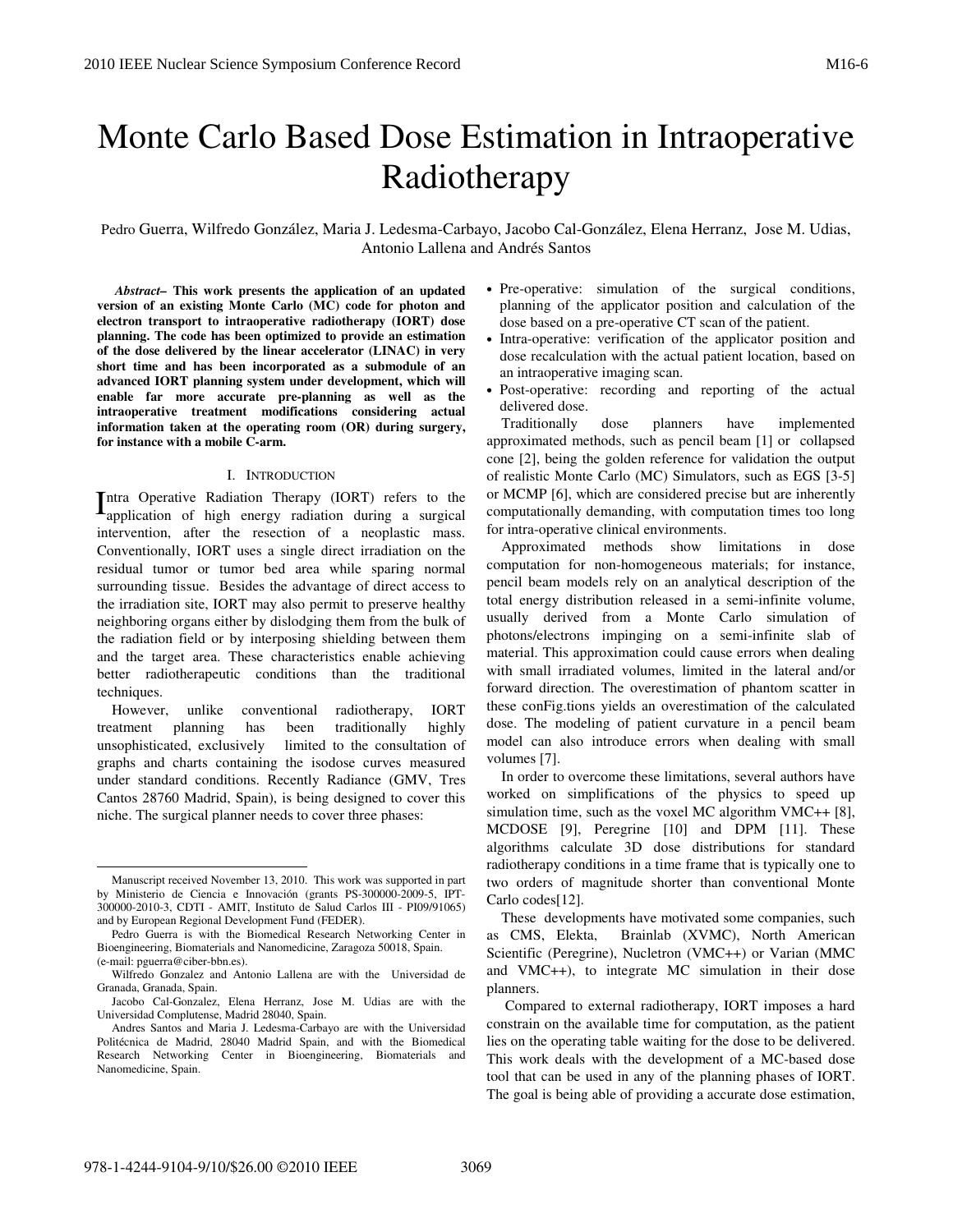i.e. with uncertainty 2σ/DMAX <2%, in a reasonable time, around couple of minutes. This tool optimizes an existing MC algorithm for its execution in a multiprocessor platform and integrates all required steps for dose computation in IORT.

#### II. MATERIAL AND METHODS

#### *A. Imaging Protocol*

The MC kernel is meant to replace the existing dosimetry algorithm for its execution in a multiprocessor platform and<br>integrates all required steps for dose computation in IORT.<br>II. MATERIAL AND METHODS<br>A. *Imaging Protocol*<br>The MC kernel is meant to replace the existing dosimet beam algorithm [13] used in external radiotherapy.

The IORT dose planner takes as input either preoperative or intraoperative CT volumes. These volumes are linked, together with the LINAC applicator and the patient, to the OR physical coordinate system via 3D position trackers. This way, at every time point it is possible investigate approximation approaches with the applicator for dose delivery during the pre-operative phase, with haptic interfaces that response to the user and thus avoid penetrating rigid structures and alternatively locate and record the actual position of the applicator within the body during the intraoperative for dose replanning and reporting in the post-operative phase. Fig.1 shows cervix irradiation on a mini-pig during a surgery training session. The left picture shows the surgical field as seen in the OR; the right picture represents the same situation in the planning tool. The IORT dose planner takes as input either preoperative or intraoperative CT volumes. These volumes are linked, together with the LINAC applicator and the patient, to the OR physical coordinate system via 3D position trac etrating rigid structures<br>cactual position of the<br>intraoperative for dose<br>operative phase. Fig.1



Fig. 1: (Left) Surgical field during an operation. (Right) Rendered virtual representation of the applicator location within the patient's body.

Based on the CT images, the planning tool infers tissue properties at the operating energy of the LINAC combining the stoichiometric methods described in [14] [14], and image segmentation for non-tissues such as bed or bolus. These properties, together with protection location, applicator position and LINAC model are required to estimate the dose in the region of interest.



Fig. 2: Segmention with tissues to be removed (light orange) and tissue at risk (red)

## *B. Monte Carlo Code*

Accurate dose estimation requires a correct modeling of the particle source, i.e. the mobile linear accelerator, and the particle-matter interaction process.

The accelerator head model includes electron beam energy spectrum as well the effects primary/secondary collimator, flattening filter, monitoring chambers and electron applicator. In the model of the head each LINAC component is considered as sub-source, which has its own energy and fluence distributions [15]. The model head can be modeled either offline, where particles are stored in a phase-space dataset, or online. Currently, an efficient and accurate head model is under development to compute machine specific phase space datasets, which will be stored using the IAEA phase space data format [16]. dataset, or online. Currently, an efficient and accurate head<br>model is under development to compute machine specific<br>phase space datasets, which will be stored using the IAEA<br>phase space data format [16].<br>Radiation-matter Accurate dose estimation requires a correct modeling of the ritcle source, i.e. the mobile linear accelerator, and the ritcle-matter interaction process.<br>The accelerator head model includes electron beam energy ectrum as w

the DPM code, which has been ported to C/C++, profiled for maximum speed on multicore computers running either Linux or Windows. DPM has been selected as referen accuracy, computational efficiency and open licensing terms. It was developed explicitly for fast simulation of dose deposition in external electron beam radiotherapy. was developed explicitly for fast simulation of dose<br>position in external electron beam radiotherapy.<br>As many other Monte Carlo codes do, DPM models code, which has been ported to C/C++, profiled for<br>speed on multicore computers running either Linux<br>ws. DPM has been selected as reference code for its

electron transport above the keV range by dividing each electron track collisions into a series of tracks which model large numbers of collisions in a single "condensed history" [17] straight-line step. At the terminus of each transport step, the aggregate energy loss and angular deflection over the thousands of collisions making up the step is sampled from distribution functions modeling the physical processes, and the particle is transported as though it underwent a single collision. Clearly, the speed of a Monte Carlo electron transport program will be determined by the number of condensed history steps it must take, which in turn will be determined by the number of collisions it can accurately model in each of the steps. of collisions making up the step is sampled from<br>a functions modeling the physical processes, and the<br>transported as though it underwent a single<br>Clearly, the speed of a Monte Carlo electron<br>program will be determined by t

#### *C. Code Verification and Validation*

DPM's dose accuracy for electron beam calculations in heterogeneous media has already been investigated through a comprehensive set of measurements and calculations [18]. The correctness of port to C has been verified by checking long execution traces of the new code against the reference Fortran code, where no intermediate variable showed a difference higher than the least significant digit. gher than the least significant digit.<br>Accuracy of calculations is verified against the

EGS4/PRESTA code system. This provides a nominal way of EGS4/PRESTA code system. This provides a nominal way of demonstrating the accuracy of the in-phantom portion of the calculations and this well known code has been extensively calculations and this well known code has been extensively benchmarked against experiment $[19]$ . The phantom is 1 to 2 cm is water, 2 to 3 cm is aluminum, 3 to 6 cm is lung material cm is water,  $2 \text{ to } 3 \text{ cm}$  is aluminum,  $3 \text{ to } 6 \text{ cm}$  is lung material and  $6 \text{ to } 30 \text{ cm}$  is water. The incident beam is to be a monoenergetic 6 MeV or 20 MeV spectrum from a point source at 100 cm SSD and collimated to 10 cm x 10 cm at the phantom surface.

Accuracy of calculations is verified against experimental results in a water phantom. Dose delivered by a Primus Mid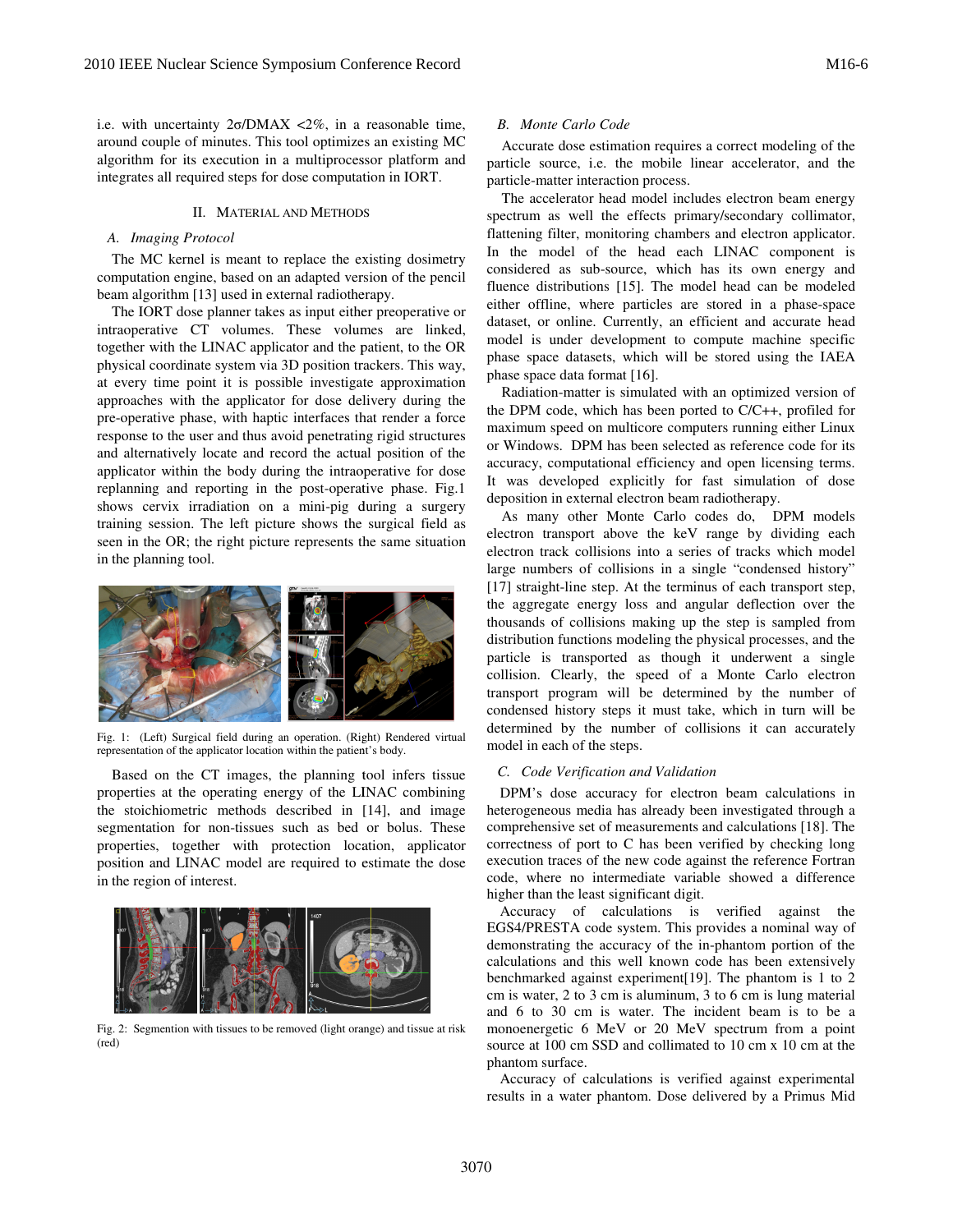(Siemens, Erlangen Germany) accelerator in a MP3 water (Siemens, Erlangen Germany) accelerator in a MP3 water<br>phantom tank (PTW, Freiburg, Germany) is recorded with a Roos chamber and a Tandem electrometer (PTW, Freiburg, Germany). The MC code is executed on a 2800 MHz dual Quad-Core AMD Opteron (Advanced Micro Devices Sunnyvale CA, USA). and a Tandem electrometer (PTW, Freiburg<br>e MC code is executed on a 2800 MHz dua<br>MD Opteron (Advanced Micro Device<br>USA).<br>to previous phantoms, execution performanc

In addition to previous phantoms, execution performance for electrons is also tested with a water phantom is 30.5 cmx39.5 cmx30 cm deep and filled with 5 mm3 voxels and using the same incident beam as before.

## III. RESULTS

DPM Depth-dose curves for electrons are compared against DPM Depth-dose curves for electrons are compared against EGS4/PRESTA in Fig. 3. Likewise Fig. 4 shows the simulated and experimental depth-dose curve and transverse profiles for different depths in a water phantom with a Primus Mid (Siemens, Erlangen, Germany) accelerator, whose beam spectra for electrons and gamma is shown in Fig. 5. and experimental depth-dose curve and transverse profilifferent depths in a water phantom with a Primu<br>Siemens, Erlangen, Germany) accelerator, whose<br>pectra for electrons and gamma is shown in Fig. 5.



Fig. 3: DPM (blue triangles) vs EGS (black dashed line) for 18 MeV electrons (right).

As expected, depth-dose curves exactly match values<br>redicted by EGS4/PRESTA and values measured in a water<br>hantom.<br>Regarding simulation speed, seven concurrent threads are<br>xecuted on a Dual Xenon Quad Core (Intel, Santa Cl predicted by EGS4/PRESTA and values measured in a water phantom.

Regarding simulation speed, seven concurrent threads are executed on a Dual Xenon Quad Core (Intel, Santa Clara, USA) running Ubuntu, with results summarized in Table I. These data are very competitive with an alternative massively parallel implementation on GPU [20].





Transverse (bottom) profile.



Fig. 5 : Energy spectrum for electrons (red) and photons (black) used to model Primus Mid (Siemens, Erlangen Germany) accelerator

Table I: Simulation speed with the described phantoms with 7 threads on a Dual Xenon Quad Core 48 RAM.

| s are compared against<br>. 4 shows the simulated<br>transverse profiles for<br>u with a Primus Mid<br>elerator, whose beam<br>vn in Fig. 5. | Fig. 4: DPM (dashed) vs experimental data (solid). Longitudinal (top) and<br>Transverse (bottom) profile.<br>12<br>Particle pdf<br>0.4<br>0.2<br>n<br>$\overline{a}$<br>10<br>$\Omega$<br>12 <sup>°</sup><br>Energy (MeV)<br>Fig. 5: Energy spectrum for electrons (red) and photons (black) used to<br>model Primus Mid (Siemens, Erlangen Germany) accelerator.<br>Table I: Simulation speed with the described phantoms with 7 threads on a |                        |                 |                                |  |
|----------------------------------------------------------------------------------------------------------------------------------------------|------------------------------------------------------------------------------------------------------------------------------------------------------------------------------------------------------------------------------------------------------------------------------------------------------------------------------------------------------------------------------------------------------------------------------------------------|------------------------|-----------------|--------------------------------|--|
| la n'anavana desana-<br>8                                                                                                                    | Dual Xenon Quad Core 48 RAM.                                                                                                                                                                                                                                                                                                                                                                                                                   |                        |                 |                                |  |
| 10<br>12                                                                                                                                     | <b>Phantom</b>                                                                                                                                                                                                                                                                                                                                                                                                                                 | <b>Energy</b><br>(Mev) | <b>Accuracy</b> | <b>Speed</b><br>(kparticles/s) |  |
| ed line) for 18 MeV electrons                                                                                                                | Water-Al-Lung-Water                                                                                                                                                                                                                                                                                                                                                                                                                            | 18                     | $0.25\%$        | 145                            |  |
|                                                                                                                                              | Water-Al-Lung-Water                                                                                                                                                                                                                                                                                                                                                                                                                            | 6                      | $0.25\%$        | 363                            |  |
|                                                                                                                                              | <b>Experimental Water</b>                                                                                                                                                                                                                                                                                                                                                                                                                      | 11                     | $0.6 \%$        | 321                            |  |
| exactly match values                                                                                                                         | Water                                                                                                                                                                                                                                                                                                                                                                                                                                          | 20                     | $2\%$           | 215                            |  |
| es measured in a water                                                                                                                       | Water-Lung-Water<br>[20]                                                                                                                                                                                                                                                                                                                                                                                                                       | 20                     | $0.6\%$         | 125                            |  |
| concurrent threads are<br>re (Intel, Santa Clara,                                                                                            | Water-Bone-Water<br>[20]                                                                                                                                                                                                                                                                                                                                                                                                                       | 20                     | 0.6%            | 98                             |  |
| ummarized in Table I.<br>n alternative massively                                                                                             | Computation speed is verified with a realistic scenario. The                                                                                                                                                                                                                                                                                                                                                                                   |                        |                 |                                |  |

Computation speed is verified with a realistic scenario. The actual number of histories to be simulated depends on the desired uncertainty, volume size and applicator's cross section. Fig. 6 shows a torso CT volume that is converted into densities and tissues. The patient's colon is irradiation with a 6 MeV Siemens Oncor, with source model taken from [16], and a 4 cm radius applicator is simulated, taking  $136$  s  $(175$ khists/s) to meet the 2% uncertainty requirement. Further code speed up through variance reduction is under investigation. Computation speed is verified with a realistic scenario. The actual number of histories to be simulated depends on the desired uncertainty, volume size and applicator's cross section. Fig. 6 shows a torso CT volume that is